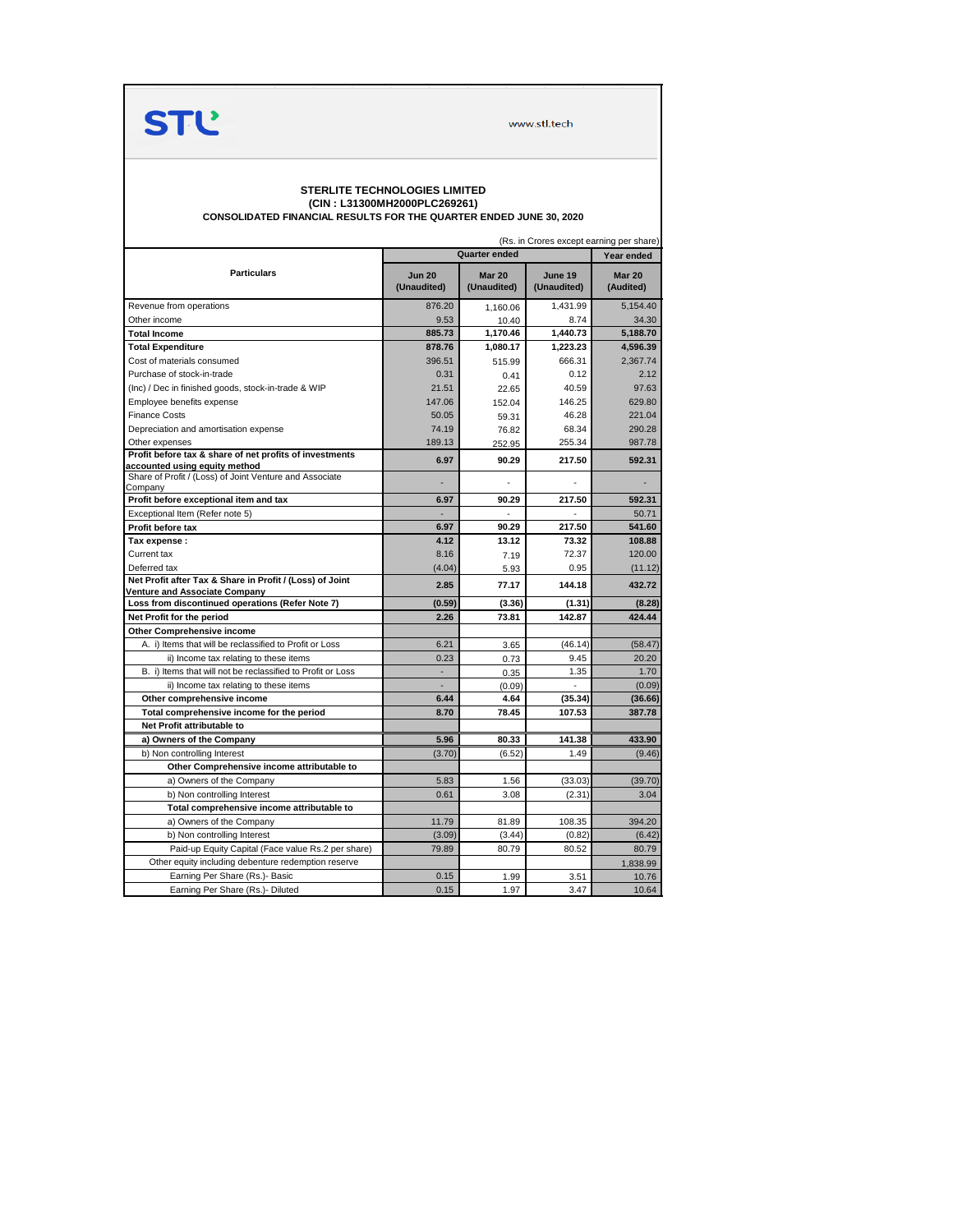www.stl.tech



## **STERLITE TECHNOLOGIES LIMITED (CIN : L31300MH2000PLC269261) STANDALONE FINANCIAL RESULTS FOR THE QUARTER ENDED JUNE 30, 2020**

|                                                             |                              | (Rs. in Crores except earning per share) |                        |                            |  |
|-------------------------------------------------------------|------------------------------|------------------------------------------|------------------------|----------------------------|--|
|                                                             | <b>Quarter ended</b>         |                                          |                        | Year ended                 |  |
| <b>Particulars</b>                                          | <b>Jun 20</b><br>(Unaudited) | <b>Mar 20</b><br>(Unaudited)             | June 19<br>(Unaudited) | <b>Mar 20</b><br>(Audited) |  |
| Revenue from operations                                     | 745.16                       | 1,040.54                                 | 1,344.82               | 4,760.50                   |  |
| Other income                                                | 7.63                         | 8.66                                     | 9.70                   | 32.94                      |  |
| Total Income                                                | 752.79                       | 1,049.20                                 | 1,354.52               | 4,793.44                   |  |
| <b>Total Expenditure</b>                                    | 719.70                       | 965.80                                   | 1,145.10               | 4,200.52                   |  |
| Cost of materials consumed                                  | 326.34                       | 481.43                                   | 665.72                 | 2,273.96                   |  |
| Purchase of stock-in-trade                                  | 0.31                         | 0.41                                     | 0.12                   | 2.12                       |  |
| (Inc) / Dec in finished goods, stock-in-trade & WIP         | 15.97                        | 9.12                                     | 25.17                  | 65.43                      |  |
| Employee benefits expense                                   | 116.21                       | 124.41                                   | 121.91                 | 519.82                     |  |
| <b>Finance Costs</b>                                        | 46.32                        | 52.23                                    | 42.94                  | 204.46                     |  |
| Depreciation and amortisation expense                       | 57.90                        | 59.31                                    | 55.75                  | 232.42                     |  |
| Other expenses                                              | 156.65                       | 238.89                                   | 233.49                 | 902.31                     |  |
| Profit before exceptional item and tax                      | 33.09                        | 83.40                                    | 209.42                 | 592.92                     |  |
| Exceptional Item (Refer note 5)                             |                              |                                          |                        | 50.71                      |  |
| Profit before tax                                           | 33.09                        | 83.40                                    | 209.42                 | 542.21                     |  |
| Tax expense :                                               | 9.23                         | 12.28                                    | 71.79                  | 108.69                     |  |
| Current tax                                                 | 7.07                         | 6.07                                     | 68.01                  | 111.53                     |  |
| Deferred tax                                                | 2.16                         | 6.21                                     | 3.78                   | (2.84)                     |  |
| Net profit for the period                                   | 23.86                        | 71.12                                    | 137.63                 | 433.52                     |  |
| <b>Other Comprehensive income</b>                           |                              |                                          |                        |                            |  |
| A. i) Items that will be reclassified to Profit or Loss     | (0.92)                       | (1.54)                                   | (27.04)                | (51.81)                    |  |
| ii) Income tax relating to these items                      | 0.23                         | 0.73                                     | 9.45                   | 20.20                      |  |
| B. i) Items that will not be reclassified to Profit or Loss |                              | 0.35                                     | 1.35                   | 1.70                       |  |
| ii) Income tax relating to these items                      |                              | (0.09)                                   |                        | (0.09)                     |  |
| Other comprehensive income                                  | (0.69)                       | (0.55)                                   | (16.24)                | (30.00)                    |  |
| Total comprehensive income for the period                   | 23.17                        | 70.57                                    | 121.39                 | 403.52                     |  |
| Paid-up Equity Capital (Face value Rs.2 per share)          | 79.89                        | 80.79                                    | 80.52                  | 80.79                      |  |
| Earning Per Share (Rs.)- Basic                              | 0.59                         | 1.76                                     | 3.42                   | 10.75                      |  |
| Earning Per Share (Rs.)- Diluted                            | 0.59                         | 1.74                                     | 3.38                   | 10.63                      |  |
| <b>Debenture Redemption Reserve</b>                         | 56.25                        |                                          |                        | 56.25                      |  |
| Other equity including debenture redemption reserve         | 1,705.24                     |                                          |                        | 1,728.78                   |  |
| Debt equity ratio (Refer note 8)                            | 1.24                         |                                          |                        | 1.03                       |  |
| Debt service coverage ratio (Refer note 8)                  | 0.64                         |                                          |                        | 1.55                       |  |
| Interest Service coverage ratio (Refer note 8)              | 1.82                         |                                          |                        | 3.86                       |  |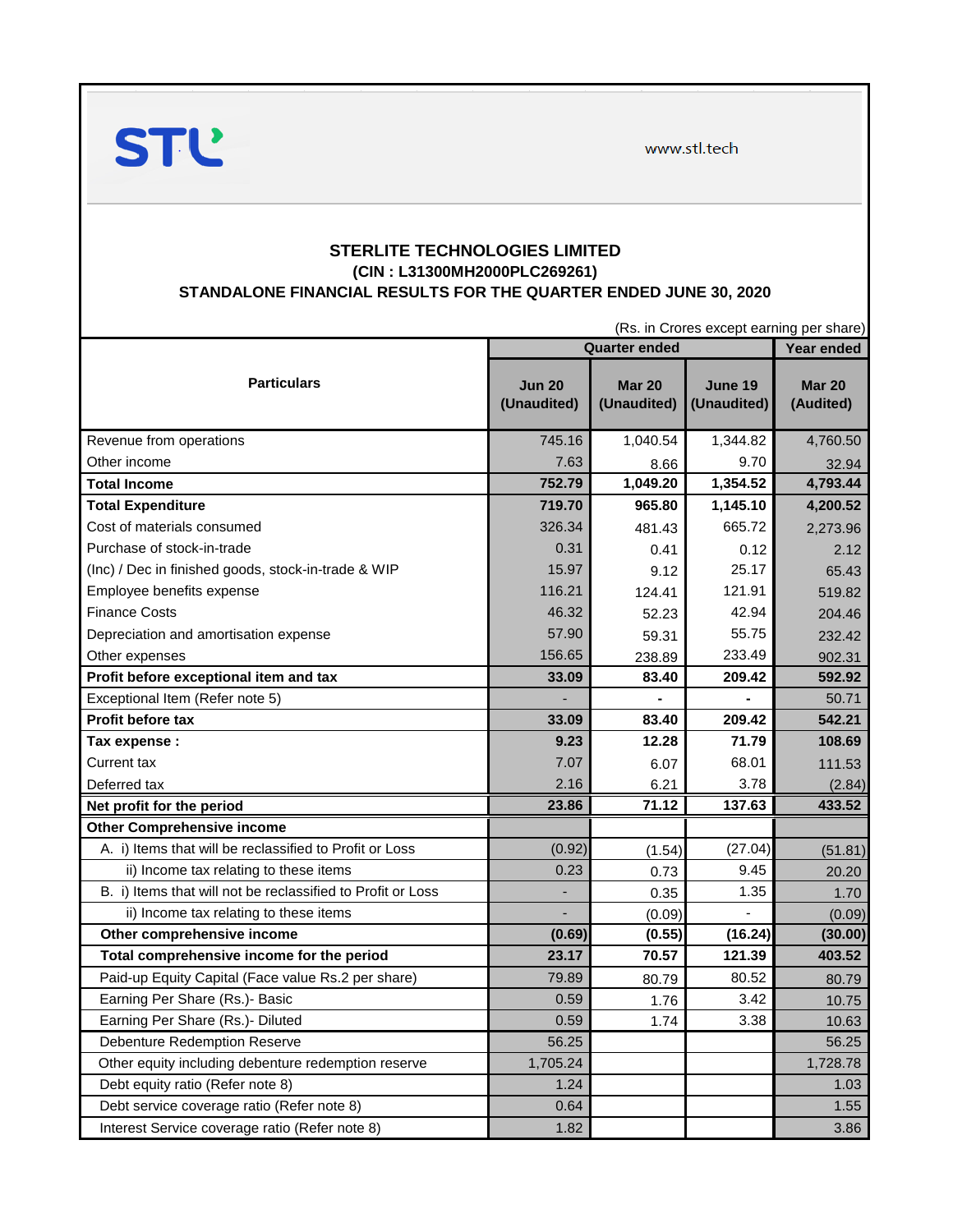## **Notes:**

1.The above results have been reviewed by the Audit Committee. The Board of Directors at its meeting held on July 23, 2020 have approved the above results.

2.The above statement has been prepared in accordance with the Companies (Indian Accounting Standards) Rules, 2015 (Ind-AS) prescribed under section 133 of the Companies Act, 2013 and other recognised accounting practices and policies to the extent applicable.

3. The Company has only one operating segment which is Connectivity and Network Solutions (earlier known as "Telecom Products and Solutions"). Accordingly, separate segment information is not required to be disclosed.

4. Coronavirus (COVID-19) has been declared a pandemic. In this unprecedented situation, the Governments across the world are leading the response in their respective countries and we are also working in-line with regulatory directions. Management has formed a cross functional Business Continuity Planning team to tackle this pandemic. We are very closely monitoring the situation with our BCP team.

From the business perspective, while there is some negative short term financial impact due to decrease in global fiber demand and slower execution of service business, in the mid-term, Management expects there to be benefit from the pandemic as the world will move towards digitization. While Management has evaluated and considered the possible impact of COVID 19 pandemic on the financial results, given the uncertainties, the impact on business is dependent on the circumstances as they evolve and Management will continue to monitor the developments.

5. During the year ended March 31, 2020, the Company made an application under Sabka Vishwas (Legacy Dispute Resolution) Scheme, 2019 (SVLDRS), for settlement of the disputed excise matter of Rs. 188 crores demanded by CESTAT in 2005-06 which the Company was contesting at Supreme Court, and also some other litigations under Central Excise Act, 1944 and Chapter V of Finance Act, 1994 which were pending as of June 30, 2019. Based on the provisions of SVLDRS, Management determined the duty payable in respect of all matters offered for settlement under the scheme and accordingly recognised expense of Rs. 50.71 crores in the previous year. The Company is awaiting acceptance of the application by the department as of date.

6. During the year 2015-16, the Company had acquired 100% of the paid up equity share capital of Elitecore Technologies Private Limited ('ETPL'), a global telecom software product company. ETPL has been merged with the Company with the appointed date of September 29, 2015 under a scheme of amalgamation approved by Hon'ble Bombay High Court and Gujarat High Court (the "Scheme").

Goodwill (excess of purchase consideration over the aggregate book value of the net assets acquired) is being amortised over a period of five years, as per the Scheme. Ind-AS does not allow amortisation of goodwill, which amounted to Rs. 7.39 crores for the quarter ended June 30, 2020, respectively. Consequently, the auditors have included an emphasis of matter paragraph in regards to this matter.

7. Loss from discontinued operations pertains to Maharashtra Transmission Communication Infrastructure Limited, a subsidiary of the Company. Management had filed a fresh application with Department of Telecommunication for transfer of the entity after its earlier application had been rejected. The Department of Telecommunication has currently closed the application citing lack of clarity with respect to certain aspects in the application. Management is working towards resolving the concerns and is committed to the sale of MTCIL post resolving the concerns and obtaining requisite regulatory approvals.

8. Formulae for computation of ratios are based on standalone financial results and balance sheet which are as follows:

Debt Service Coverage Ratio = Earnings before interest and tax/ (interest expense + principal term loan repayment)

Interest Service Coverage Ratio = Earnings before Interest and Tax /Interest Expense

For Debt Service Coverage Ratio and Interest Service Coverage Ratio computation:

- Earnings before interest and tax includes Profit Before Tax after exceptional item + Interest expense
- Interest expenses include finance costs as per standalone Ind AS financial statements excluding interest cost of Ind AS 116
- For paid up debt capital and debt equity ratio computation:
- Debt includes long-term borrowings + short term borrowings + current maturities of long-term borrowings.
- Equity includes equity share capital and other equity as per standalone Ind AS financial statements

9. Credit rating for the existing Non- Convertible Redeemable Debentures (NCD) is ICRA AA Stable. Credit rating for the outstanding commercial papers ICRA A1+ and CRISIL A1+.